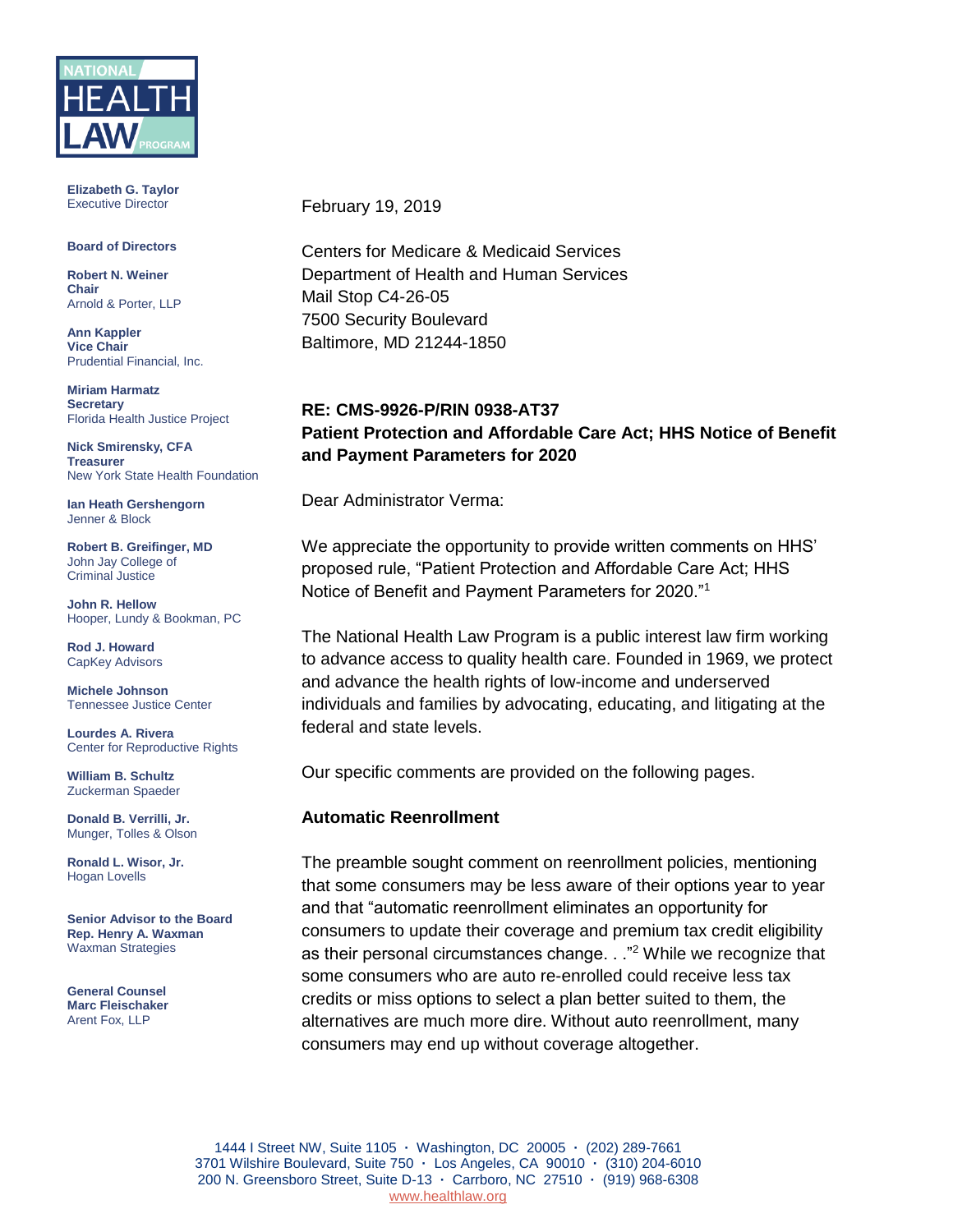HHS notes potential government misspending as one effect. Given that consumers receiving tax credits must still reconcile advanced tax credits at the end of each tax year, we are hard pressed to understand what misspending may occur. Further, with some of the policies HHS has implemented through recent NBPP rulemaking, including adding data matching inconsistencies for consumers who are at or near the federal poverty level, we believe any potential minimal misspending is outweighed by maintaining coverage for consumers who otherwise may not renew their coverage.

# **§ 155.210 – Navigator Program Standards**

We are very concerned about the proposed changes to the Navigator Program Standards. For over six years, the National Health Law Program has provided technical assistance to thousands of navigators and assisters across the country as they support consumers with enrollment and post-enrollment activities. We have heard about the successes and challenges navigators have had in educating consumers about the Affordable Care Act and Medicaid. We have heard about the challenges they have had in navigating healthcare.gov, assisting consumers with data matching inconsistencies and resolving appeals, and how much time and energy they spend with each consumer to ensure the consumer enrolls, selects a plan, resolves any issues, and knows how to use their plan. Without navigators, the numbers of uninsured in this country would be much higher.

Thus we are very concerned about HHS' continued actions that reduce the ability of navigators to effectively assist consumers. We opposed not only HHS' funding cuts but also HHS' previous regulatory changes that allowed only one navigator entity per state and rescinded requirements that navigators have an in-state presence. We believe the current proposals continue HHS' efforts to undermine the consumer assistance requirements of the Affordable Care Act.

While HHS states the reason for the proposed changes this year is due to reduced funding available for navigators, the direct cause of this reduced funding is HHS' decision to cut 84% from 2016 funding. According to Kaiser tracking polls, most people, and particularly those who are uninsured, have limited awareness about open enrollment.<sup>3</sup> Further, consumers seeking help had limited understanding of the eligibility and enrollment process, of health insurance, and lacked confidence to apply on their own.<sup>4</sup>

Instead, HHS seems to be shifting responsibilities to agents and brokers more than navigators. Yet, brokers are significantly less likely than navigators to help individuals who are uninsured, have limited English proficiency, or who lack internet at home.<sup>5</sup> In addition, brokers are far less likely to help

<sup>4</sup> *Id.* 5 *Id.*



 <sup>1</sup> *See* Patient Protection and Affordable Care Act; HHS Notice of Benefit and Payment Parameters for 2020, 84 Fed. Reg. 227 (Jan. 24, 2019).

<sup>2</sup> 84 Fed. Reg. 229.

<sup>3</sup> Karen Pollitz, Jennifer Tolbert and Maria Diaz, *Data Note: Further Reductions in Navigator Funding for Federal Exchange States,* Kaiser Family Foundation, Sep. 24, 2018, [https://www.kff.org/health](https://www.kff.org/health-reform/issue-brief/data-note-further-reductions-in-navigator-funding-for-federal-marketplace-states/)[reform/issue-brief/data-note-further-reductions-in-navigator-funding-for-federal-exchange-states/.](https://www.kff.org/health-reform/issue-brief/data-note-further-reductions-in-navigator-funding-for-federal-marketplace-states/)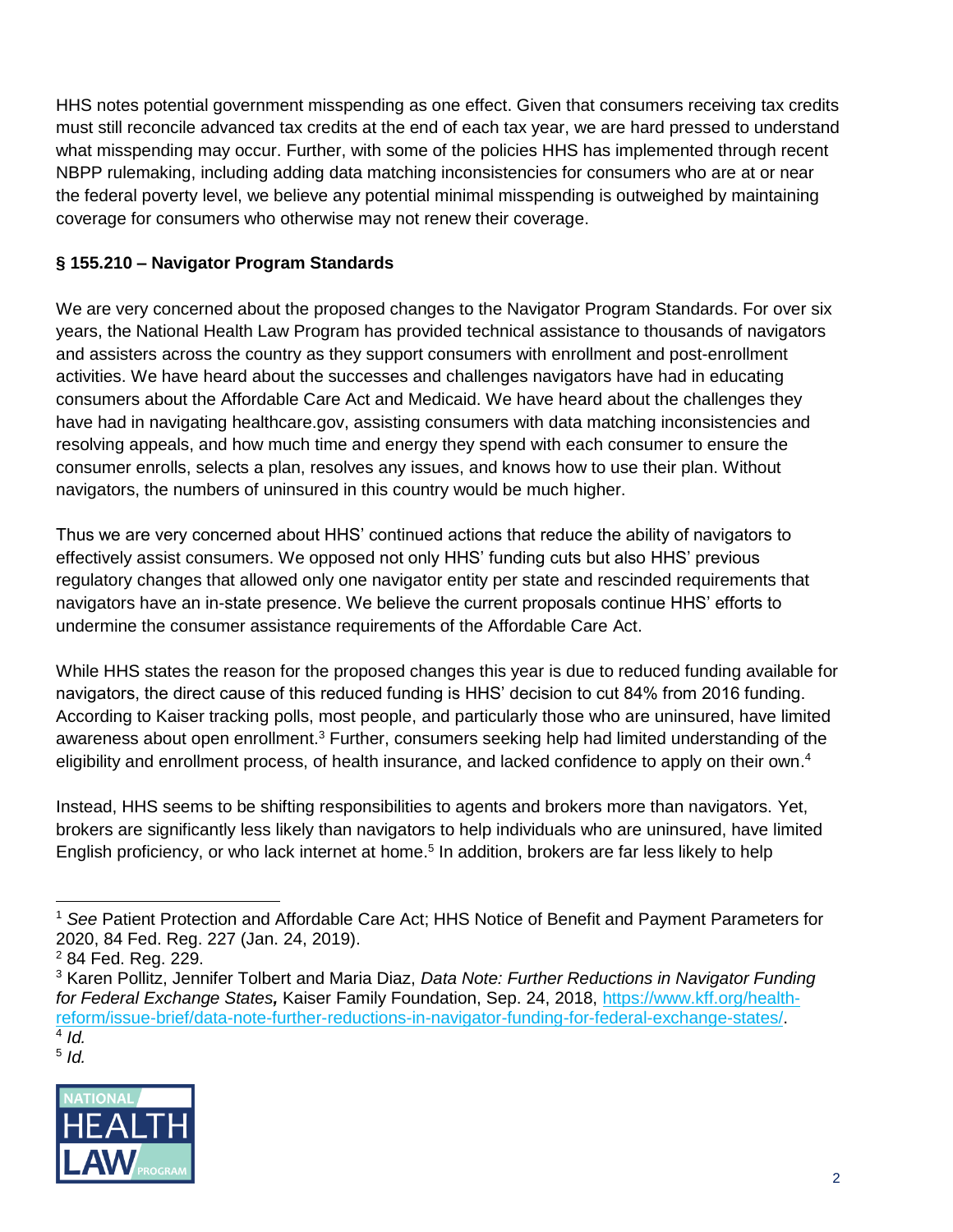complete applications for Medicaid or CHIP for low-income consumers who discover they are not eligible for premium tax credits but may be eligible for public plan coverage.<sup>6</sup>

Rather than continue to curtail funding and responsibilities of navigators, HHS should instead increase funding and maintain the existing requirements.

In particular, we oppose changes to reduce requirements for navigators to provide post-enrollment assistance and elimination of training requirements related to serving individuals with limited English proficiency and individuals with disabilities.

# *Post-Enrollment Assistance is Critical for Many Consumers*

The proposed rule would eliminate requirements that navigators provide consumers help with:

- understanding the process of filing exchange eligibility appeals;
- understanding and applying for exemptions from the individual shared responsibility payment that are granted through the exchange;
- the exchange-related components of the premium tax credit reconciliation process;
- understanding basic concepts and rights related to health coverage and how to use it; and,
- referrals to licensed tax advisers, tax preparers, or other resources for assistance with tax preparation and tax advice on certain exchange-related topics.<sup>7</sup>

While we recognize reduced navigator funding has led some navigator entities to focus their assistance on enrollment, many consumers need help post-enrollment. Some consumers may have data matching inconsistencies and need help resolving them. Some consumers may receive inaccurate eligibility determinations and need to learn about appeals. All consumers receiving APTCs will need to reconcile APTCs on their federal tax forms and could benefit from referrals to tax assistance. And consumers who were previously uninsured or underinsured likely would greatly benefit from education about how to use their health coverage. And these needs do not disappear with the passage of time because every year new consumers enter the exchange (due to cycling on/off Medicaid, CHIP, or private insurance) or have new issues arise with exchange reenrollment that they may not have had previously. This is especially the case as HHS continues to change the regulations regarding when consumers may be subject to an income inconsistency and eligibility for SEPs.

Rather than reduce responsibilities of navigators, we believe HHS should increase funding to maintain these essential services.

# *Training on Nondiscrimination Requirements Protects Consumers and Navigator Entities*

HHS also proposes eliminating a number of requirements related to training of navigators. First, HHS would eliminate training requirements on the topics described above that would no longer be required

<sup>6</sup> *Id.* <sup>7</sup> 84 Fed. Reg. 234, 268.



 $\overline{a}$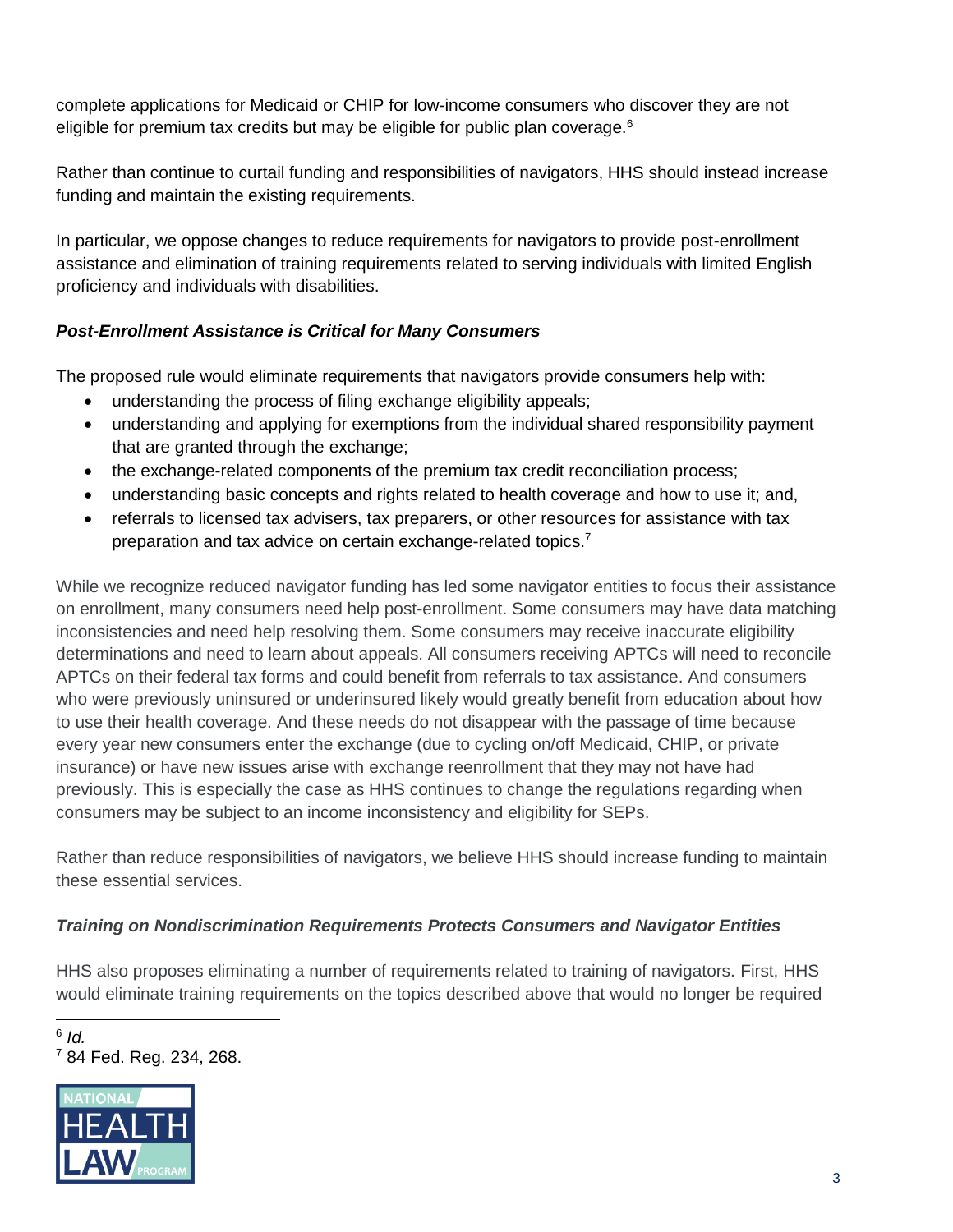of navigators. As we noted above, we oppose rescinding these requirements. And since consumers will continue to ask questions about these issues of navigators and some navigator programs will continue to provide these services, we believe all navigators should still be trained on these issues.

Further, HHS would eliminate training on the following topics:

- outreach and education methods and strategies;
- appropriate contact information for other agencies for consumers seeking information about coverage options not offered through the exchange;
- working effectively with individuals with limited English proficiency, and disabled, rural, underserved or vulnerable individuals;
- providing linguistically and culturally appropriate services;
- ensuring physical and other accessibility for people with a full range of disabilities; and
- applicable administrative rules, processes and systems related to exchanges and QHPs.

We are very concerned about the elimination of all of these topics. Agents and brokers tend not to seek out and serve hard-to-reach populations including residents of rural areas, immigrants, LGBTQ individuals, individuals with disabilities, and individuals with limited English proficiency. Other requirements governing navigator responsibilities make serving these underserved populations a key component of navigator responsibilities. Thus, we believe all navigator entities should have training on these topics to help them understand the particular issues these groups may face and how to help them.

In particular, all navigator entities, as recipients of federal funds, must comply with Section 1557 of the ACA, Title VI of the Civil Rights Act of 1964, Section 504 of the Rehabilitation Act and the Americans with Disabilities Act. The training provided offers these entities basic knowledge essential to meeting these requirements and working with individuals with disabilities or limited English proficiency. The requirement to comply with these laws remains yet HHS would rescind the tools that can provide navigator entities with essential information to meet these requirements. We believe it is shortsighted to eliminate these training requirements and could lead to navigator entities unknowingly violating antidiscrimination provisions.

We strongly recommend that HHS continue to provide training on these topics.

# **§ 155.420 – Special Enrollment Periods**

We support the addition of a Special Enrollment Period (SEP) for consumers who have off-exchange coverage and become newly eligible for APTCs. As HHS recognizes, an SEP already exists for consumers in this situation with employer-sponsored coverage (ESI) so the new SEP provides equity for those who do not have ESI.

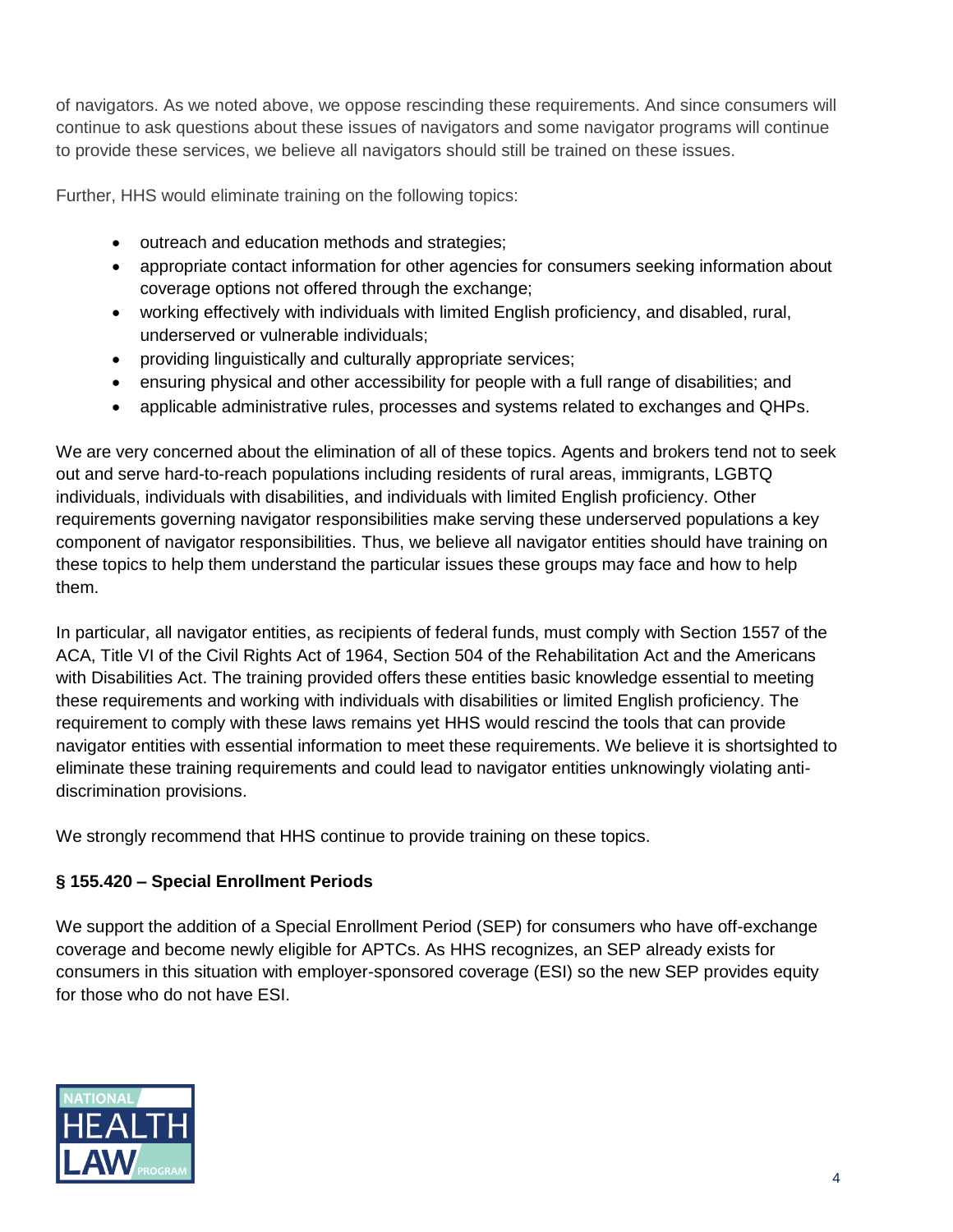# **§ 156.111 – State Selection of EHB Benchmark Plan for Plan Years Beginning on or After January 1, 2020**

We continue to strongly oppose the new EHB benchmark options that HHS finalized in the 2019 Notice of Benefit and Payment Parameters final rule. These options open the door to less comprehensive coverage for consumers, which will disproportionately impact individuals with disabilities and people with pre-existing medical conditions who could face reduced access to needed services and medical debt as a result of higher out-of-pocket costs. A robust EHB standard is essential to individuals receiving effective care. HHS recognized that offering less coverage might result in "spillover" effects, including increased use of emergency services and other services provided by safety net and government-funded providers.<sup>8</sup> This not only affects the individual patient but also affects our productivity as a nation, and ultimately increases the cost of health care.

# *States should be encouraged to address the opioid epidemic through EHBs, but not by limiting access to necessary care*

We appreciate that HHS is actively encouraging states to explore whether modifications to their EHB benchmark plan would be helpful in addressing the opioid epidemic. However, we emphasize the importance of modifying EHBs in a way that provides individuals with or at risk of opioid use disorders with access to comprehensive care options. For example, we strongly support state policies that require health plans to cover the complete array of substance use disorder (SUD) treatment options, including all medications used for medication-assisted treatment. In addition, benchmark plans that provide comprehensive coverage of non-opioid alternatives for pain treatment should be encouraged. However, we caution against measures that seek to curb the opioid epidemic by imposing strict limits on the doses of opioids for treating pain. While we support efforts to improve opioid prescribing practices, this should not happen at the expense of individuals who need access to these medications to treat their conditions. Our experience has been that such policies disproportionately affect low-income people who have difficulty accessing medically necessary care.

## *HHS must enforce state level notice and comment requirements and should provide an opportunity for federal comments*

We urge HHS to consider the need for states to comply with *notice and comment requirements* in setting the deadline for states to submit all necessary documents if they are changing their EHB benchmark plan for the 2021 or 2022 plan years. Before submitting a new benchmark plan selection to HHS, states are required to provide:

reasonable public notice and an opportunity for public comment on the State's selection of an EHB-benchmark plan that includes posting a notice on its opportunity for public comment with *associated information* on a relevant State Web site (emphasis added).<sup>9</sup>

 $\overline{a}$ <sup>8</sup> Preamble of the NBPP for 2019 proposed rule, 82 Fed. Reg. 51131.  $945$  C.F.R. § 156.111(c).

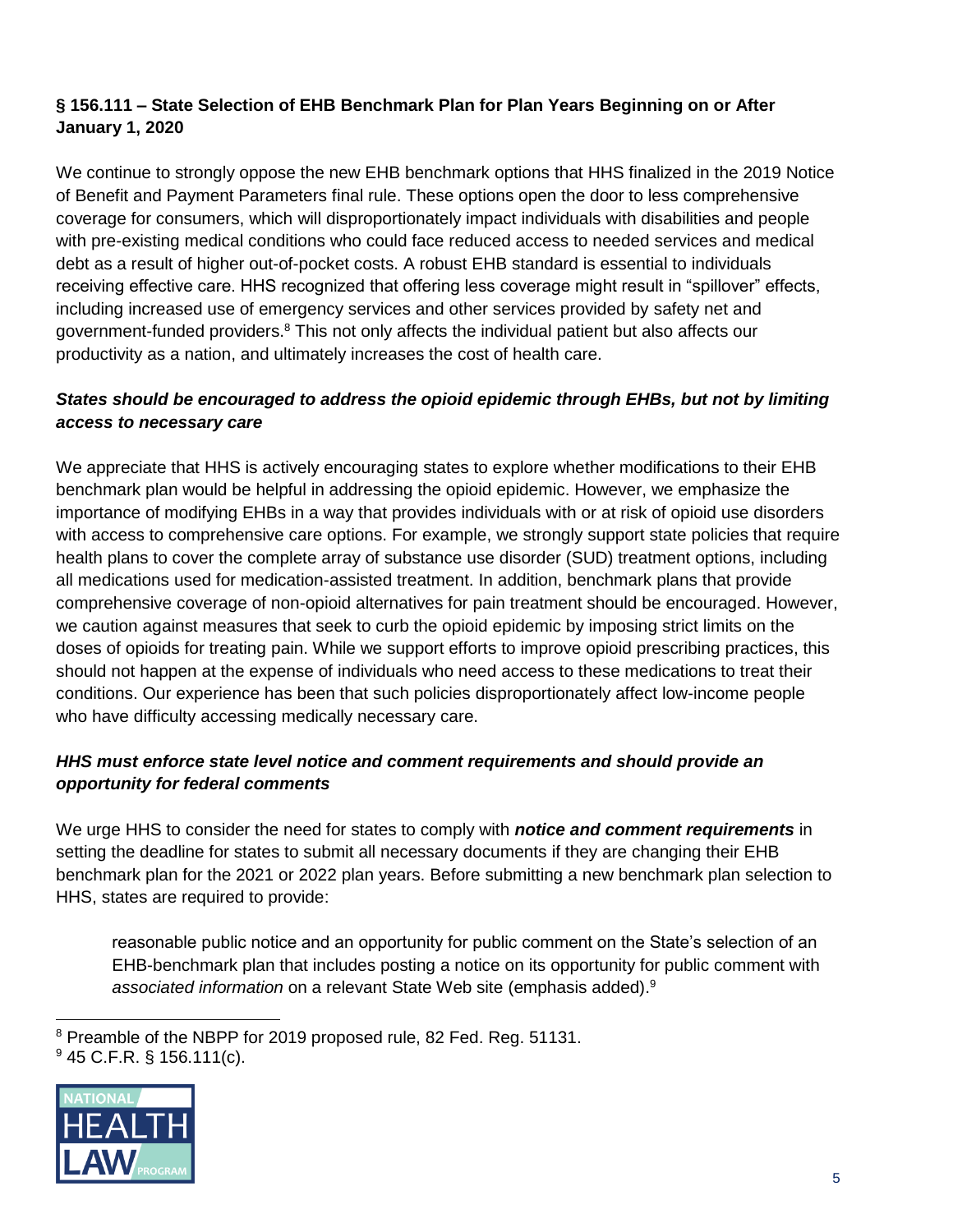The only reasonable interpretation of this provision is that states are required to provide an ample opportunity for public comment. Advocates and stakeholders must have sufficient time to review the proposed changes to the state's EHB benchmark plan and any associated documents in order to determine whether they will meet the needs of the state's population. The state in turn reviews the public's comments and modifies the proposal accordingly. But in order to provide meaningful feedback, advocates and stakeholders must receive all relevant information, including: 1) detailed information about the proposed changes, 2) whether the state is using the benchmark plan from another state, and 3) the actuarial report the state intends to submit to HHS. It is critical that HHS enforce these state-level procedural requirements.

We also recommend that in addition to the state level comment period, HHS provide a federal comment period on the proposed EHB benchmark changes. When states had an opportunity to change their EHB benchmark plan selection in 2015, HHS gave advocates and stakeholders an opportunity to evaluate and comment on the proposed EHB benchmark plans, and posted plan documents for advocates and stakeholders to review prior to submitting comments. To our surprise, this process did not take place for evaluation of Illinois' proposed EHB benchmark plan for 2020. We urge HHS to provide a federal comment period on proposed EHB benchmark changes in order to ensure a completely transparent process.

# **§ 156.115 – Provision of EHB**

We continue to strongly oppose allowing benefit substitution *both within and between* EHB categories. In the NBPP for 2019, HHS finalized a policy that allows states to permit issuers to substitute benefits between EHB categories. This substitution of benefits policy will result in coverage gaps and higher out-of-pocket costs for consumers in need of services not covered by the issuer. This will also make it difficult for consumers to compare health coverage options, making plan selection challenging. HHS recognized that benefit substitution between EHB categories would increase the burden on consumers, as they would "need to spend more time and effort comparing benefits offered by different plans in order to determine what, if any, benefits have been substituted and what plan would best suit their health care and financial needs."<sup>10</sup> In addition, without a standard set of EHBs that issuers must cover, it is unclear how state regulators would ensure adequate coverage of EHBs. HHS noted that by allowing substitution between categories, states "may encounter difficulties in ensuring that all categories are filled in such a way that amounts to EHB".<sup>11</sup> This will open the door for inadequate coverage of the ten EHB categories. Therefore, we continue to urge HHS not to allow issuers to substitute benefits between EHB categories.

<sup>10</sup> 82 Fed. Reg. 51131. 11  $Id$ 



 $\overline{a}$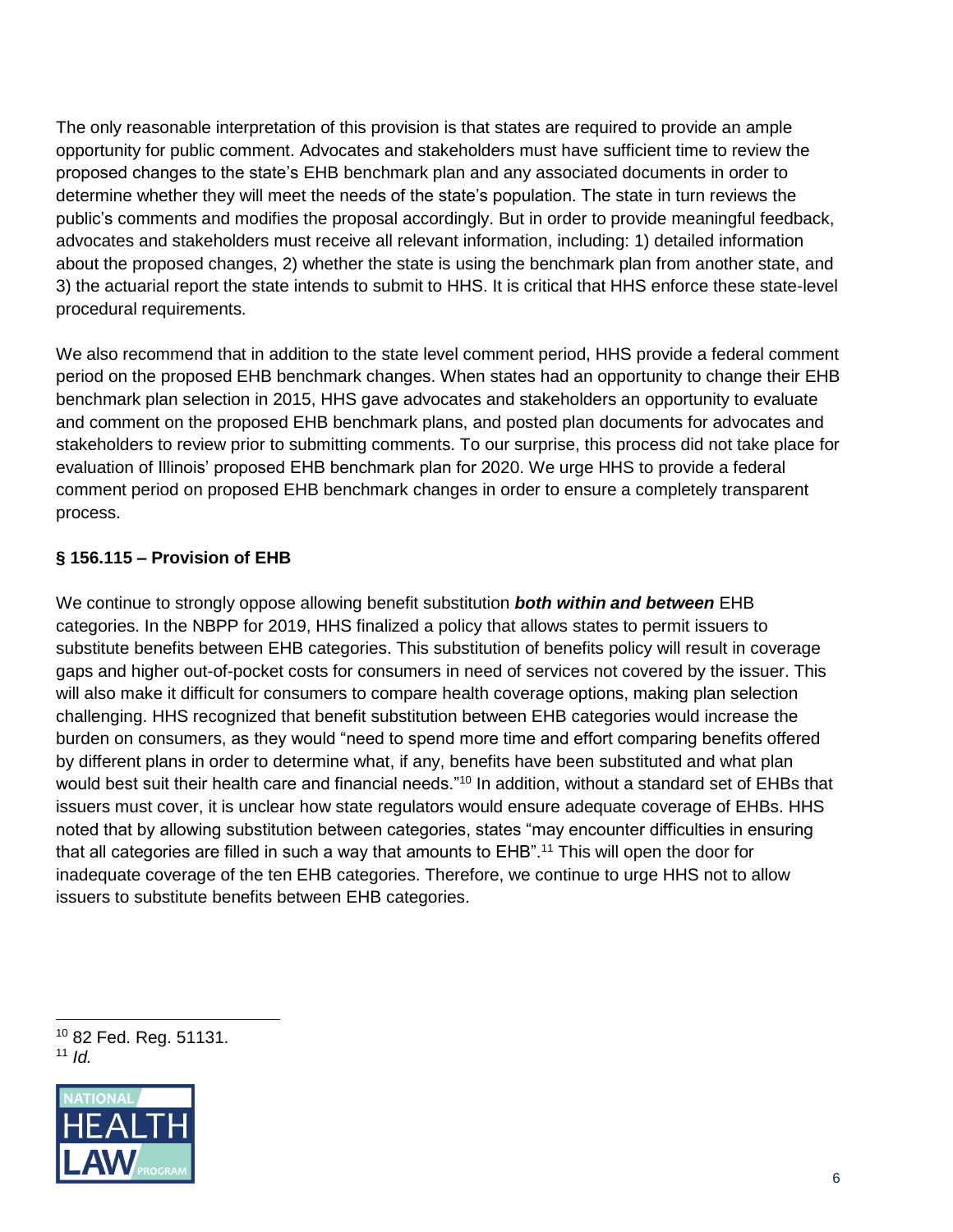#### **§ 156.130 – Application to Cost-Sharing Requirements and Annual and Lifetime Dollar Limitations and**

# **§ 146.152, § 147.106, and § 148.122 – Guaranteed Renewability of Coverage**

In the proposed rule, HHS states, "[w]e are committed to promoting a consumer-driven health care system in which consumers are empowered to select and maintain health care coverage of their choosing."<sup>12</sup> We agree with this goal. However, proposals within the NBPP 2020 proposed rule would have the opposite effect by limiting consumer choice and access to prescription drugs while increasing costs.

## *Mid-year formulary changes can be harmful to consumers*

Under current rules, issuers may only modify plan benefits, including formularies for outpatient prescription drugs, at the time of open enrollment.<sup>13</sup> However, despite this federal requirement, advocates report numerous incidents where issuers adversely change benefits in the course of the plan year, such as increasing cost sharing, imposing prior authorization, step therapy, or other requirements, and dropping certain drugs from plan formularies.<sup>14</sup> Such changes can be particularly harmful for people with certain medical conditions where there is no one-size-fits-all treatment regimen and medication needs are highly individualized.<sup>15</sup> HHS recognized the harm that can come to consumers through mid-year changes to formularies, but acknowledged that changes may be appropriate in some circumstances, for example, to comply with nondiscrimination requirements or add a newly approved drug to a plan's formulary.<sup>16</sup>

Accordingly, in 2017 HHS established new mechanisms to help ensure that plan formularies are up to date and adequately meet consumers' needs. HHS now requires issuers to establish Pharmacy and Therapeutics Committees, which must meet at least quarterly to review plan formularies, prior authorization criteria and other medical management strategies, and document the rationale for all decisions regarding formulary drug list development or revision.<sup>17</sup>

<sup>17</sup> 45 C.F.R. § 156.122(a)(3).



<sup>12</sup> 84 Fed. Reg. 228.

<sup>13</sup> 45 C.F.R. § 147.106(e).

<sup>14</sup> See *e.g*., NAIC, *Promoting Access to Affordable Prescription Drugs: Policy Analysis and Consumer Recommendations for State Policymakers, Consumer Advocates, and Health Care Stakeholders* (Aug. 2016), [https://advocacy.consumerreports.org/wp-content/uploads/2016/08/Promoting-Access-to-](https://advocacy.consumerreports.org/wp-content/uploads/2016/08/Promoting-Access-to-Affordable-Prescription-Drugs_Aug-2016.pdf)Affordable-Prescription-Drugs Aug-2016.pdf. HHS has previously stated that states, as the traditional regulators of insurers, are primarily responsible for EHB and other protections. Ctrs. Medicare & Medicaid Servs, Final 2016 Letter to Issuers in the Federally-Facilitated Exchange 37-38 (Feb. 20, 2015).

<sup>15</sup> See, e.g., Alexia Elejalde-Ruiz, *Her daughter's epilepsy was under control, but then their insurer stopped covering the drug: 'It's devastating*,' CHICAGO TRIBUNE (March 14, 2018),

https://www.chicagotribune.com/business/ct-biz-illinois-nonmedical-switching-bill-0315-story.html. <sup>16</sup> 80 Fed. Reg. 10822.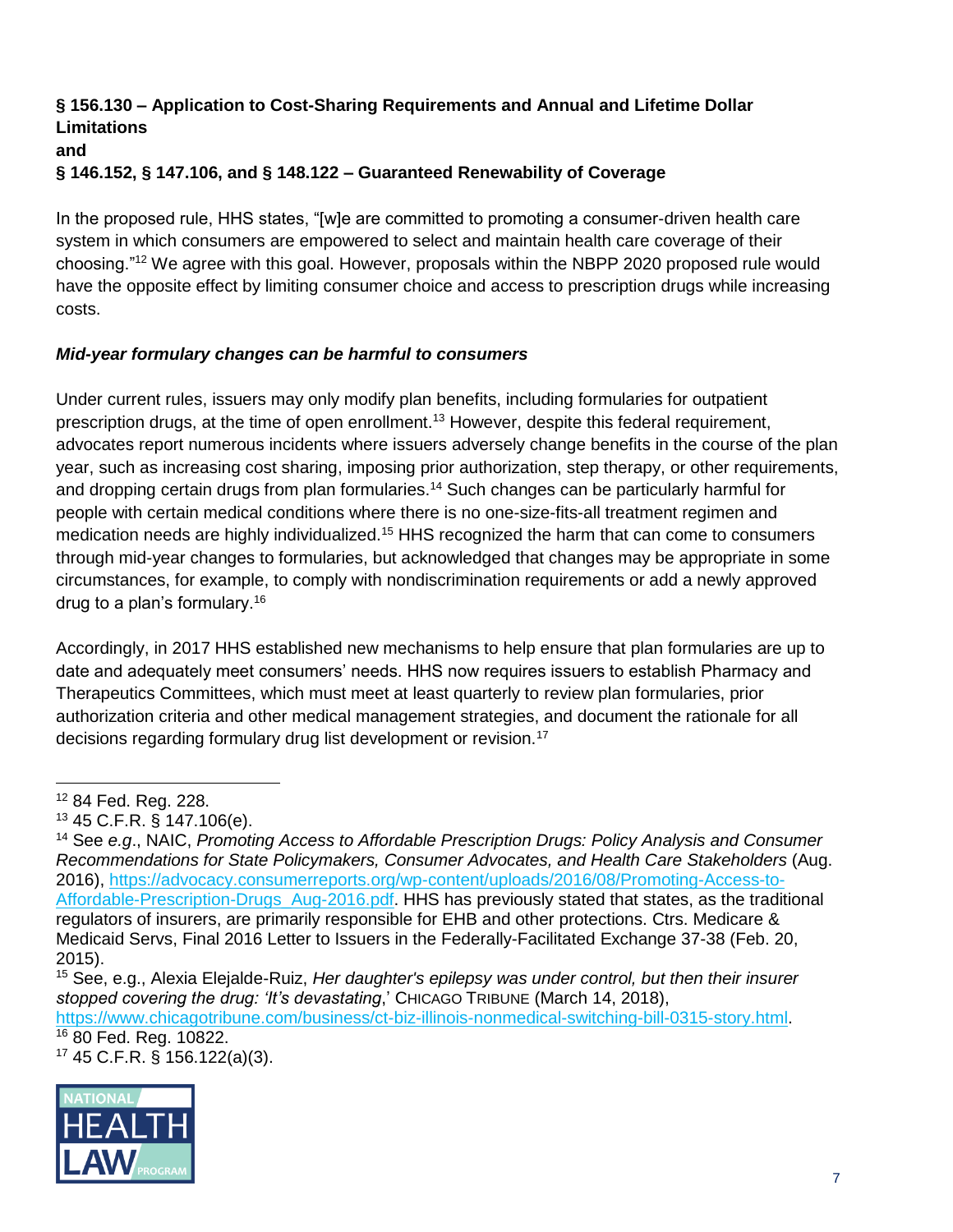Prescription drug coverage is a key factor in plan selection for many consumers, especially those with significant health needs and chronic conditions. For this reason, the ACA allows consumers to shop and compare plans through the standardized "Summary of Benefits and Coverage." In addition, advocates urged and HHS adopted transparency requirements for plans to publish their prescription drug formularies along with information on cost sharing and prior authorization requirements.<sup>18</sup> A plan's formularies must be easily accessible to consumers prior to plan selection, with the capacity to develop a machine-readable format to allow consumers to easily compare drug coverage across plans.<sup>19</sup>

However, the proposed NBPP 2020 would radically depart from HHS' earlier efforts to strengthen consumer protections. If finalized, the NBPP 2020 would not only allow plans to drop prescription drugs from formularies mid-year but actually encourage plans to do so. This proposal would harm consumers, particularly those with significant health needs for whom prescription drug coverage is paramount. Moreover, HHS' proposal to eliminate coverage of brand drugs when a generic becomes available would arbitrarily cap an essential health benefit, contrary to congressional intent authorizing HHS to establish minimum coverage standards.

We agree that when a generic, equivalent version of brand drug becomes available, plans should be permitted to add that drug to its formulary. Expanding formularies increases consumer choice and provides greater access to generics, which can be equally effective and less expensive than brand drugs.

We also agree that plans should have the opportunity to encourage providers to prescribe a less expensive equivalent version of a brand drug, which may entail moving the brand drug to a higher cost sharing tier, or imposing prior authorization, step therapy, or other utilization controls. However, such changes should be subject to adequate notice to consumers who rely on those drugs, with an effective exceptions process to continue access to the brand drug when clinically appropriate.<sup>20</sup>

We strongly disagree with HHS' proposal to allow issuers to remove medications from formularies, which would hard consumers who rely on those medications.

#### *Undermining EHB standards would have far-reaching effects*

In the proposed rule, HHS would allow issuers to remove the brand drug from its formulary when a generic becomes available. If a plan covers a brand drug where a generic exists, the brand drug would no longer be considered EHB.<sup>21</sup> This proposal, which encourages plans to drop brand drugs, would have serious, far-reaching implications across the health care landscape:

<sup>21</sup> 84 Fed. Reg. 289-290.



 $\overline{a}$ <sup>18</sup> 45 C.F.R. § 156.122(d)(e).

<sup>19</sup> *Id.*

 $20$  HHS indicates that it will seek comment on the content of notices through a PRA process. 84 Fed. Reg. 234.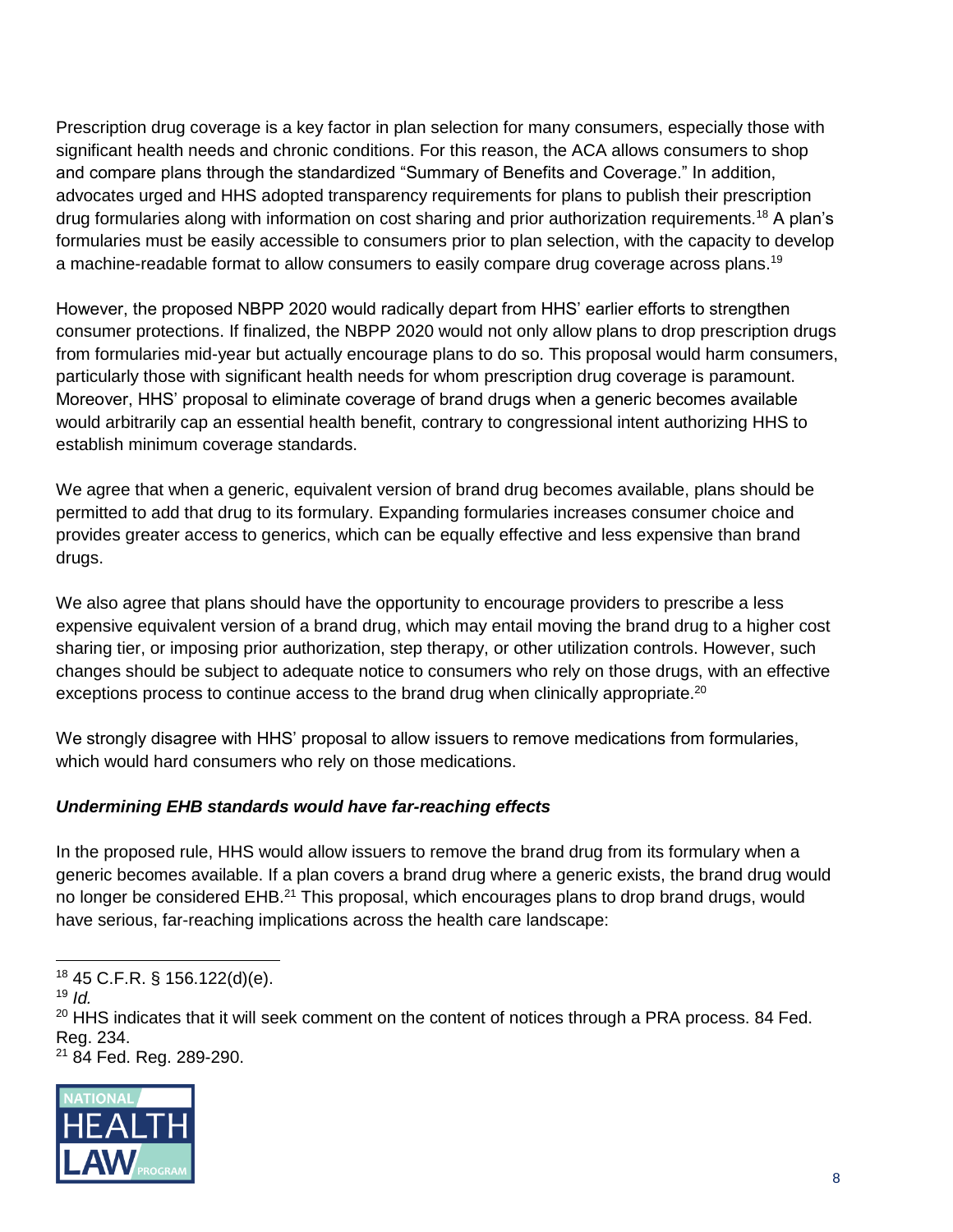- plans subject to EHB protections would no longer be required to count co-pays of drugs toward out-of-pocket maximums for drugs outside of EHB, thereby driving up costs for consumers;
- premium tax credits (PTCs) could not be applied to any portion of the premium attributable to coverage of brand name drugs not covered as EHB, requiring plans to allocate premiums among enrollees; and
- ACA protections against annual and lifetime caps on benefits would no longer apply to prescription drugs designated as non-EHB, putting consumers at risk for denials of needed care and medical-related bankruptcy.

This proposal presents a dangerous attempt to undermine the EHB protections established by Congress by carving out essential benefits and designating them as non-EHB. Ominously, HHS suggests it may apply this approach to undermine other EHB categories, such as durable medical equipment (DME) provided as part of habilitative and rehabilitative services. $22$ .

In addition, HHS fails to consider how removing certain drugs from formularies and EHB protections affects the ACA's non-discrimination requirements. HHS has previously concluded that failure to cover single-tablet therapy, whereby several drugs are combined in a single tablet, is a potentially discriminatory benefit design.<sup>23</sup> Combination therapy is standard of care in HIV treatment, and is common for other conditions including diabetes, but is typically not counted as part of the EHB minimum of one drug per class and category.<sup>24</sup>

Current regulations specify that "[a]n issuer does not provide EHB if its benefit design, or the implementation of its benefit design, discriminates based on an individual's age, expected length of life, present or predicted disability, degree of medical dependency, quality of life, or other health conditions."<sup>25</sup> By removing important treatments from formularies and EHB protections, the proposed rule would create a Catch-22, resulting in plans with discriminatory benefit design, in violation of EHB.

Given the likely harmful consequences to persons who depend on prescription drug coverage, in addition to the confusion and administrative complexity (which would likely outweigh any cost savings), we strongly oppose these changes.

[https://aidsinfo.nih.gov/contentfiles/lvguidelines/adultandadolescentgl.pdf;](https://aidsinfo.nih.gov/contentfiles/lvguidelines/adultandadolescentgl.pdf)

<sup>25</sup> 45 C.F.R. § 156.125.



 $\overline{a}$ <sup>22</sup> 84 Fed. Reg. 235.

<sup>&</sup>lt;sup>23</sup> U.S. Dep't of Health and Human Srvcs., Notice of Benefit and Payment Parameters for 2016 Final Rule, 80 Fed. Reg. 10,750, 10,822 (Feb. 27, 2015), [http://www.gpo.gov/fdsys/pkg/FR-2015-02-](http://www.gpo.gov/fdsys/pkg/FR-2015-02-27/pdf/2015-03751.pdf) [27/pdf/2015-03751.pdf.](http://www.gpo.gov/fdsys/pkg/FR-2015-02-27/pdf/2015-03751.pdf)

<sup>24</sup> 45 C.F.R. § 156.122(a)(19)(i). Dept. Health & Human Srvs., Panel on Antiretroviral Guidelines for Adults and Adolescents. Guidelines for the use of antiretroviral agents in HIV-1-infected adults and adolescents (last updated Oct. 25, 2018) (last accessed Jan. 27. 2019),

Pharmaceutical Researchers and Manufacturers Assoc., Access to Combination Therapies in Exchange Plans, [http://phrma-docs.phrma.org/sites/default/files/pdf/Exchanges-combination](http://phrma-docs.phrma.org/sites/default/files/pdf/Exchanges-combination-therapies.pdf)[therapies.pdf.](http://phrma-docs.phrma.org/sites/default/files/pdf/Exchanges-combination-therapies.pdf)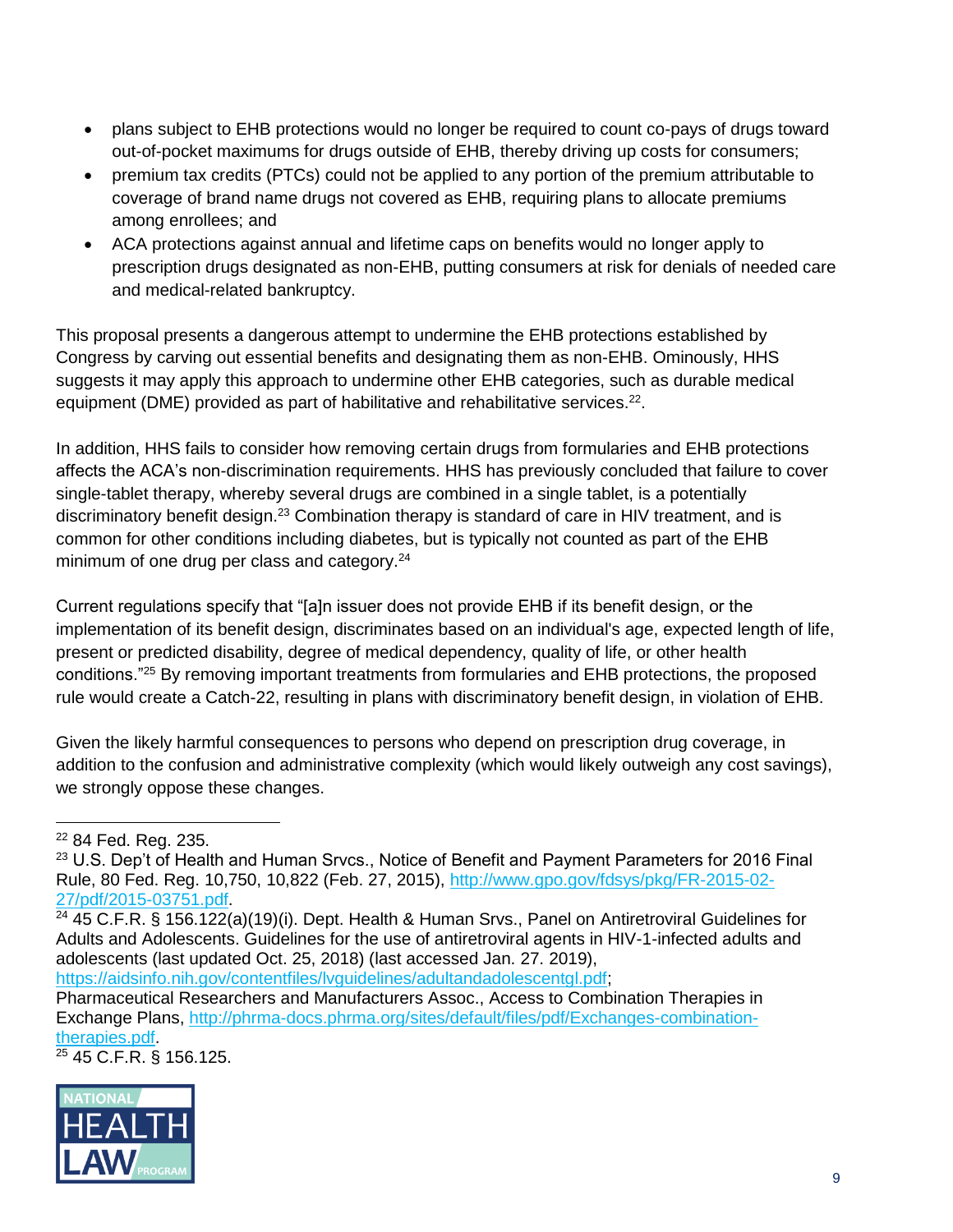HHS should withdraw the proposal to allow issuers to remove drugs from formularies and eliminate EHB protections and enforce current regulations that bar plan modifications at times other than open enrollment, but allow issuers to add drugs to formularies.

#### *The exceptions processes, as implemented, provide inadequate protection for consumers*

Current regulations provide a standard, expedited, and external-review exceptions process to allow consumers to access non-formulary drugs in plans subject to EHB standards.<sup>26</sup> HHS provided guidance for plans in establishing and operating their exceptions processes, including informing requirements. $27$ 

Non-formulary prescription drugs available to enrollees through the exceptions process can be a critical component of the enrollee's treatment plan. For example, cancer patients often require the use of a health plan's exceptions process to "obtain products and services necessary to treat their condition."<sup>28</sup>

In the proposed NBPP 2020 rule, HHS assures that persons would still be able to use the exceptions process to access brand drugs removed from a plan's formulary or to continue the brand drug's designation as EHB.

In the 2016 NBPP rulemaking, we strongly advocated for more robust consumer protections, including an effective exceptions process.<sup>29</sup> We also urged HHS to monitor the exceptions process to determine ease of use and to identify coverage gaps.<sup>30</sup> HHS appears to track whether plans have exceptions process as part of QHP certification.<sup>31</sup> However, to date, we have seen no data or analysis from HHS on the use of, or evaluating the effectiveness of, the current EHB prescription drug exceptions processes. Last year, HHS announced that it would not conduct active certification reviews for prescription drug formulary and cost sharing outliers for states in 2018 and beyond.<sup>32</sup>

 $29$  Nat'l. Health Law Program, Re: CMS-9944-P – Patient Protection and Affordable Care Act: HHS Notice of Benefit and Payment Parameters for 2016 (Dec. 22, 2014), [https://www.regulations.gov/document?D=CMS-2014-0152-0276.](https://www.regulations.gov/document?D=CMS-2014-0152-0276)

 $30$  *Id.* 

<sup>&</sup>lt;sup>31</sup> Ctrs. for Consumer Information and Insurance Oversight, Key Priorities for Federally-facilitated Exchange Compliance Reviews for the 2019 Plan Year, [https://www.cms.gov/CCIIO/Resources/Forms-](https://www.cms.gov/CCIIO/Resources/Forms-Reports-and-Other-Resources/Downloads/Key-Priorities-FFM-2019.pdf)[Reports-and-Other-Resources/Downloads/Key-Priorities-FFM-2019.pdf](https://www.cms.gov/CCIIO/Resources/Forms-Reports-and-Other-Resources/Downloads/Key-Priorities-FFM-2019.pdf) (accessed Feb. 11, 2019). 32 Ctrs. for Consumer Information and Insurance Oversight, Guidance to States on Review of Qualified Health Plan Certification Standards in Federally-facilitated Exchanges for Plan Years 2018 and Later, at 3, (April 13, 2017), [https://www.cms.gov/CCIIO/Resources/Regulations-and-](https://www.cms.gov/CCIIO/Resources/Regulations-and-Guidance/Downloads/QHP-Certifcation-Reviews-Guidance-41317.pdf)[Guidance/Downloads/QHP-Certifcation-Reviews-Guidance-41317.pdf.](https://www.cms.gov/CCIIO/Resources/Regulations-and-Guidance/Downloads/QHP-Certifcation-Reviews-Guidance-41317.pdf)



<sup>26</sup> 45 C.F.R. § 156.122(c).

<sup>&</sup>lt;sup>27</sup> U.S. Dep't of Health and Human Srvcs., Notice of Benefit and Payment Parameters for 2016 Final Rule, 80 Fed. Reg. 10,750, 10,818 (Feb. 27, 2015), [http://www.gpo.gov/fdsys/pkg/FR-2015-02-](http://www.gpo.gov/fdsys/pkg/FR-2015-02-27/pdf/2015-03751.pdf) [27/pdf/2015-03751.pdf.](http://www.gpo.gov/fdsys/pkg/FR-2015-02-27/pdf/2015-03751.pdf)

 $28$  American Cancer Society Cancer Action Network, Re: CMS-9944-P – Patient Protection and Affordable Care Act: HHS Notice of Benefit and Payment Parameters for 2016 (Dec. 22, 2014), [http://www.regulations.gov/#!documentDetail;D=CMS-2014-0152-0209.](http://www.regulations.gov/#!documentDetail;D=CMS-2014-0152-0209)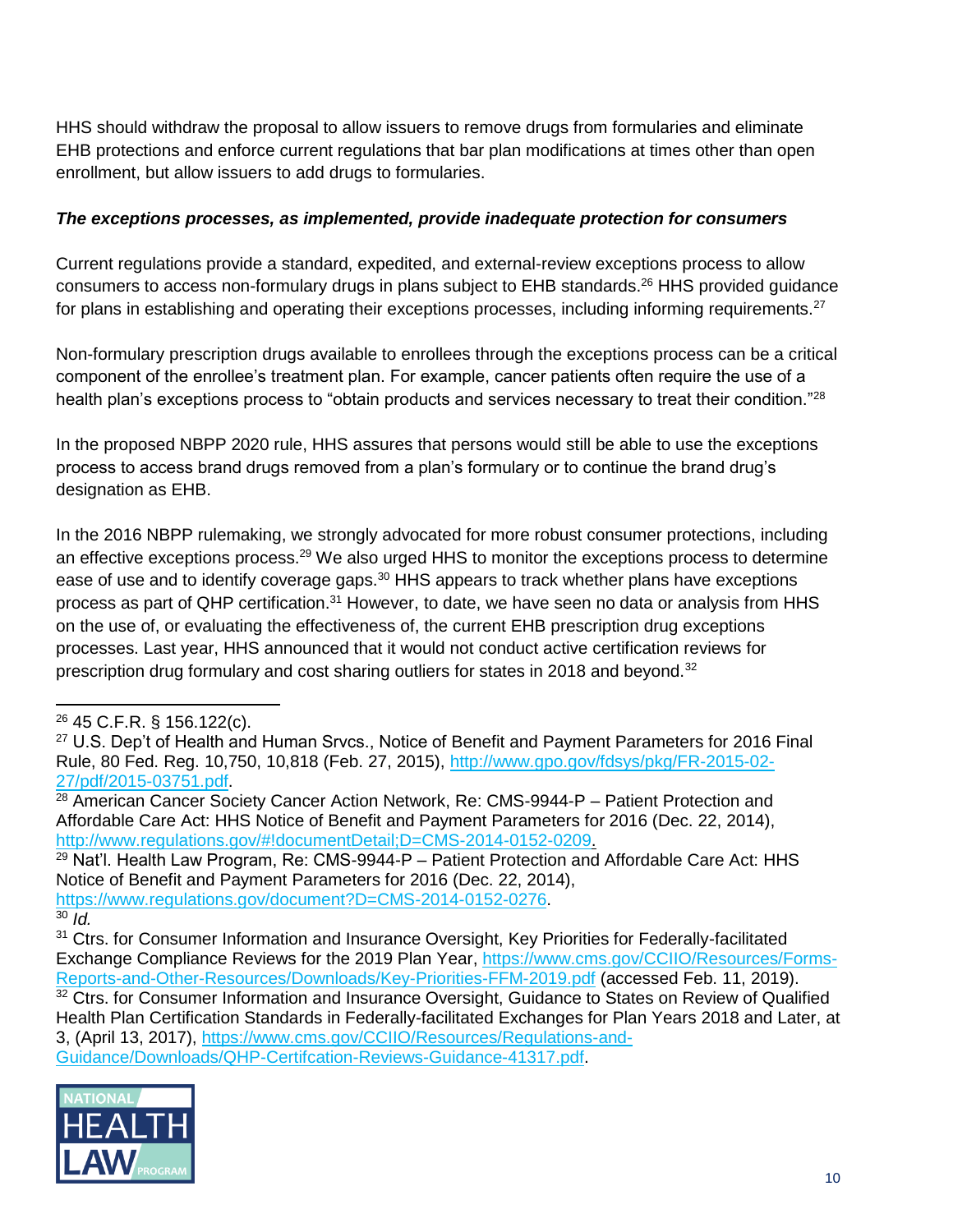As one example of problems with the exceptions process, the National Health Law Program has received reports raising concerns with the exceptions process for contraceptives provided under EHB.<sup>33</sup> Under current rules, if a woman's provider determines that the specific contraceptives covered without cost-sharing in the plan formulary are medically inappropriate for her, the plan must have a exceptions process in place to ensure that she can obtain the appropriate contraceptive without cost-sharing.<sup>34</sup> We have not heard of a single provider successfully using the exceptions process when their prescribed contraceptive is denied. Instead, providers typically are forced to prescribe a covered "second best," seeking to avoid a complicated and time-intensive consumer exceptions process.

Further, the exceptions process is unduly burdensome for consumers who must undergo a new determination upon the expiration of prescription drugs refills. Some prescription drugs may not be refilled and require a new prescription for every 30-day regimen.<sup>35</sup> Some patients with chronic pain would be required to undergo a new exceptions proceeding on a monthly basis to obtain medically necessary, non-formulary treatment.

Having effective, accessible exceptions processes for standard and expedited reviews, as well as an external review process, is essential for health care consumers who need access to potentially lifesaving, non-formulary drugs. Such processes will be even more important if HHS finalizes the NBPP 2020 rule as proposed, and significantly limits access to brand drugs and removes EHB cost sharing and other protections.

Therefore, before expanding the role of the EHB exceptions processes, HHS should conduct a thorough and independent analysis of compliance, utilization, and outcomes. HHS should make the data and results of that analysis publicly available to serve as the basis for corrective action plans and additional guidance to state regulators and plans to ensure the EHB exceptions process is fully functional and meeting the needs of health care consumers, particularly those with disabilities, chronic conditions, or other significant health needs.

# **§ 156.280 – Segregation of Funds for Abortion Services**

We are extremely concerned about the administration's efforts to use its administrative powers to gut access to the full range of health care services, including reproductive health care. Just last month, CMS completed their comment period on proposed changes to the program integrity requirements of the exchanges, including abortion coverage provisions that would make buying QHPs more confusing

<sup>35</sup> *See, e.g.,* Schedule II medications [https://www.deadiversion.usdoj.gov/faq/prescriptions.htm#rx-3.](https://www.deadiversion.usdoj.gov/faq/prescriptions.htm#rx-3)



 <sup>33</sup> Health plans subject to EHB requirements must also cover all Food and Drug Administration (FDA) approved contraceptive methods without cost-sharing as preventive services. 45 C.F.R. § 156.115(a)(4); U.S. Dep't of Health and Human Srvcs., Health Res. and Srvcs. Admin., Women's Preventive Services Guidelines (Aug. 1, 2011), [http://www.hrsa.gov/womensguidelines/.](http://www.hrsa.gov/womensguidelines/) <sup>34</sup> U.S. Dep't of Health and Human Srvcs., U.S. Dep't of Labor, and U.S. Treasury, FAQs on Affordable Care Act Implementation XII, Question 14 (Feb. 20, 2013), [http://www.cms.gov/CCIIO/Resources/Fact-](http://www.cms.gov/CCIIO/Resources/Fact-Sheets-and-FAQs/aca_implementation_faqs12.html)Sheets-and-FAQs/aca\_implementation\_faqs12.html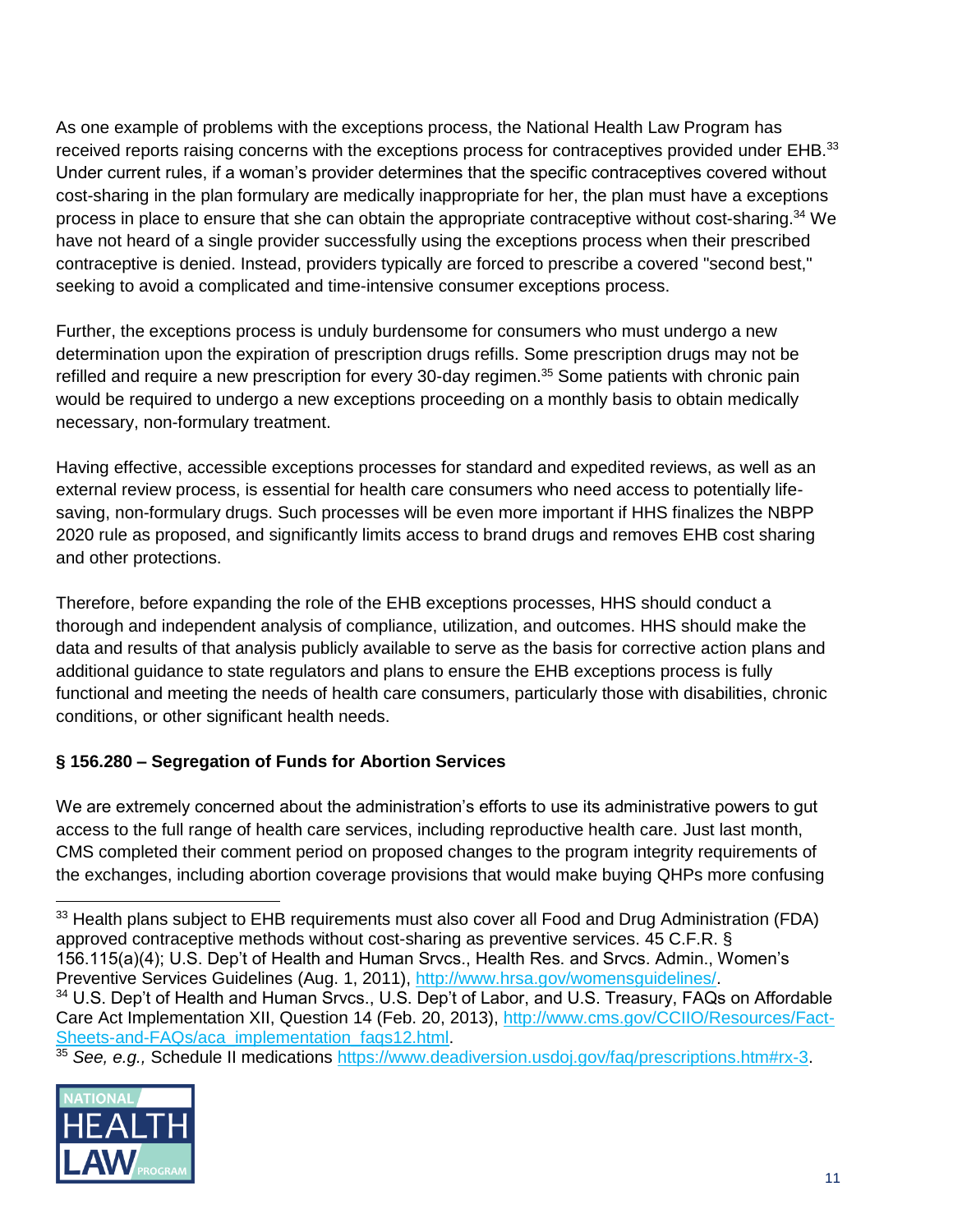and costly for consumers. On the heels of these proposed regulations, HHS again proposes regulatory changes that will risk the sustainability of the exchanges and the availability of reproductive health services.

For these reasons, we strongly oppose the proposed changes to § 156.280. The Affordable Care Act provided the ability to purchase and enroll in health insurance to millions of individuals who did not previously have coverage. In an effort to provide comprehensive health care coverage, Congress permitted states as well as qualified health plans (QHPs) to offer comprehensive reproductive health services, including abortion, through the individual market exchanges. The proposed changes to § 156.280 conflict with the intent of the Affordable Care Act to allow abortion coverage in the exchanges. Requiring the creation of mirror plans that exclude non-excepted abortions will harm consumers, insurers, and the exchanges, putting access to health care services further out of reach.<sup>36</sup>

## *The proposed requirement contravenes the intent of the Affordable Care Act*

The Affordable Care Act affirmatively requires that certain services be provided and does not list any services that should be excluded. Congress rejected amendments aimed at overly stringent restrictions or prohibitions of abortion coverage during the health care reform debate and negotiations.<sup>37</sup> The final language of ACA § 1303 established that states had the authority to mandate or restrict abortion coverage in the exchanges, with the only additional requirement that federal funding could not be

<https://www.congress.gov/114/plaws/publ113/PLAW-114publ113.pdf>

<sup>&</sup>lt;sup>37</sup> The Senate refused to adopt the Stupak-Pitts Amendment, which would have banned coverage of abortion in the exchanges, as well as barred federal subsidies for any QHP that covered abortion in cases other than rape, incest, or risk to the pregnant individual's life. *See* Amendment to H.R. 3962, 111th Cong. (2009) (offered by Rep. Stupak and Rep. Pitts), 155 CONG. REC. H12,921 (Nov. 7, 2009), available at [http://documents.nytimes.com/the-stupak-amendment.](http://documents.nytimes.com/the-stupak-amendment) In addition, the Senate rejected the Nelson-Hatch Amendment which had a similar goal to ban coverage of abortion services in the exchanges. *See e.g*., 155 CONG. REC. S12,665 (2009) (statement of Sen. Patty Murray): "All Americans should be allowed to choose a plan that allows for coverage of any legal health care service, no matter their income, and that, by the way, includes women. But if this amendment were to pass, it would be the first time that Federal law would restrict what individual private dollars can pay for in the private health insurance exchange." [https://www.congress.gov/congressional-record/2009/12/08#daily](https://www.congress.gov/congressional-record/2009/12/08#daily-digest-senate)[digest-senate;](https://www.congress.gov/congressional-record/2009/12/08#daily-digest-senate) *id.* at S. 12,666; (statement of Sen. Ben Cardin): "The Nelson-Hatch amendment would go beyond that. It would restrict a woman's ability to use her own funds for coverage to pay for abortions. It blocks a woman from using her personal funds to purchase insurance plans with abortion coverage. If enacted, for the first time in Federal law, this amendment would restrict what individual private dollars can pay for in the private insurance exchange."



 $\overline{a}$ <sup>36</sup> Non-Hyde or non-excepted abortion services refer to abortion services for which federal funding is prohibited. The Hyde Amendment only allows federal funding of abortion when a pregnancy is the result of rape or incest, or when it is necessary to save the patient's life. *See* Consolidated Appropriations Act, 2016, Pub. L. No. 114-113 § 507(c),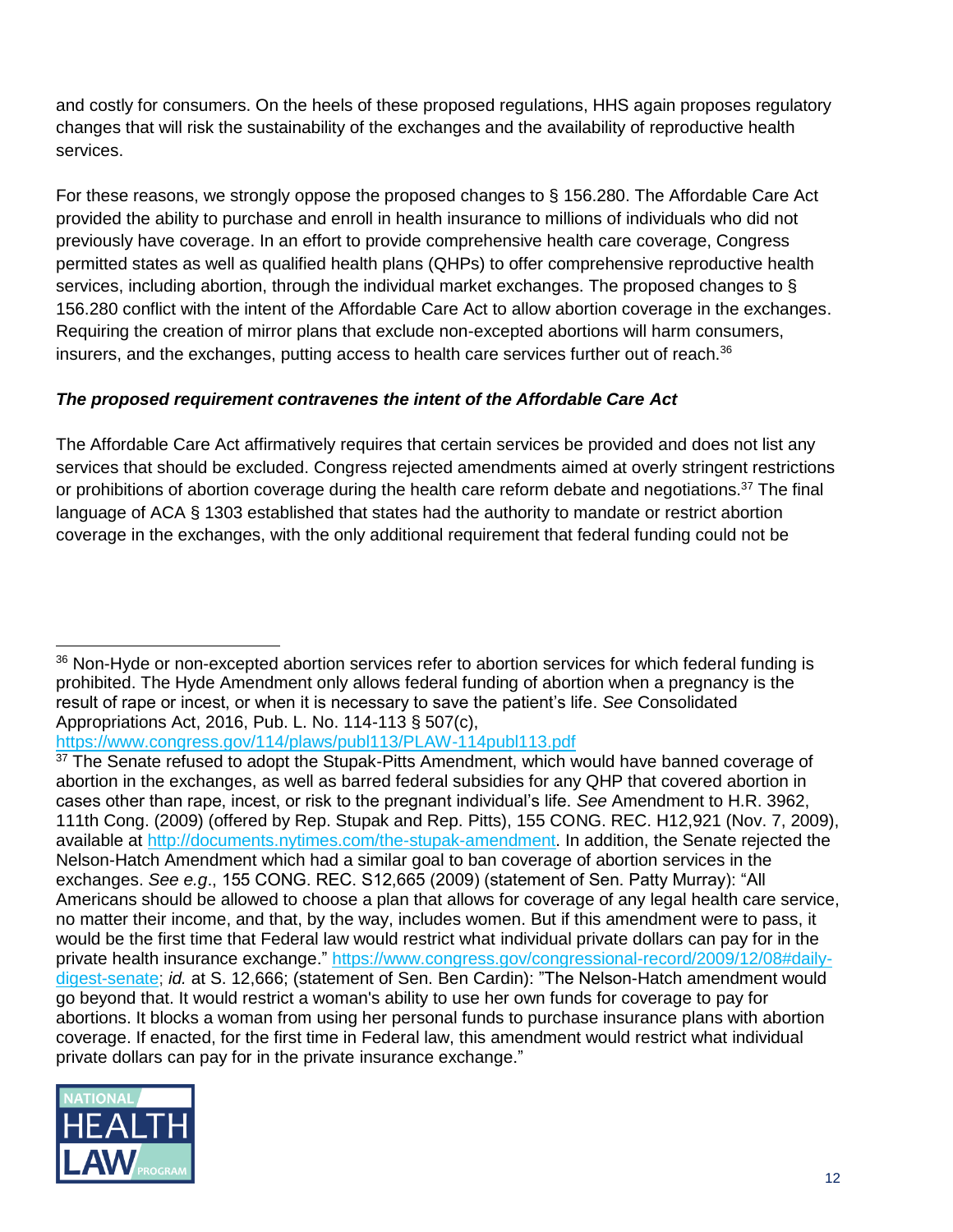directed towards non-excepted abortion coverage.<sup>38</sup> Within that context, issuers have the option to cover or not to cover non-excepted abortions as part of their QHPs.

# *The proposed requirement creates unduly and burdensome hurdles for issuers and will increase costs for consumers*

By the administration's own admission, the proposal will increase issuers' burden to develop, review, and maintain new QHPs, which include, "adding additional resources to create additional plan designs and administer additional plans."<sup>39</sup> But the burdens are far more significant. In order to create a mirror plan without non-excepted abortion coverage, an issuer will have to adjust its systems and implement billing changes, price the product, file the plan and seek approval from CMS, notify enrollees, address enrollees' questions and complaints, and engage in ongoing maintenance and reporting.

## *Issuers may not be able to absorb the costs of adding new QHPs , and may stop offering abortion coverage or pass on the costs to enrollees*

The administration also recognizes that, as a direct result of this proposal, issuers may decide to drop non-excepted abortions in their QHPs.<sup>40</sup> By the administration's own account, when issuers drop coverage, individuals will lack options when enrolling in plans that cover abortion care. Individuals needing abortion services will have to pay for this care out-of-pocket, or be forced to keep their pregnancies. It is also possible that some issuers will increase premiums for QHPs that cover nonexcepted abortions, making it more expensive for consumers who seek to purchase QHPs. The administration's proposal shows clear disregard for individuals seeking abortion services, in particular low-income women and women of color, who will endure the hardest impact of this nonsensical policy. The proposal is contrary to the NBPP's proposed goal of empowering consumer choice and expanding health care coverage.<sup>41</sup>

Moreover, the proposed rule duplicates the onerous requirements that are in effect for Multi-state Plans ("MSPs"), which have resulted in very limited abortion coverage under these plans. MSP issuers were required to offer at least one option without coverage for non-excepted abortion services.<sup>42</sup> In 2016, of the 261 existing MSPs, only four covered non-excepted abortion services.<sup>43</sup> These proposed changes will have the same devastating effect of eliminating abortion coverage from the exchanges.

<sup>43</sup> Alina Salganicoff et al., Kaiser Family Found., *Coverage for Abortion Services in Medicaid, Exchange Plans and Private Plans* (2016), [https://www.kff.org/report-section/coverage-for-abortion-services-in](https://www.kff.org/report-section/coverage-for-abortion-services-in-medicaid-exchange-plans-and-private-plans-issue-brief-8829/)[medicaid-exchange-plans-and-private-plans-issue-brief-8829/.](https://www.kff.org/report-section/coverage-for-abortion-services-in-medicaid-exchange-plans-and-private-plans-issue-brief-8829/)



 $38$  Amendment No. 2962 to Amendment No. 2785, 111<sup>th</sup> Cong. (2009) (offered by Rep. Nelson), 155 CONG. REC. S, 12, 600 (2009), available at [https://www.congress.gov/congressional](https://www.congress.gov/congressional-record/2009/12/07/senate-section/article/S12565-1)[record/2009/12/07/senate-section/article/S12565-1;](https://www.congress.gov/congressional-record/2009/12/07/senate-section/article/S12565-1) *see also* ACA § 1303(b)(1), 42 U.S.C. § 18023(a).

<sup>39</sup> 84 Fed. Reg. 309.

<sup>40</sup> *Id*.

<sup>41</sup> *Id*. at 228.

<sup>42</sup> 45 U.S.C. § 800.602(a).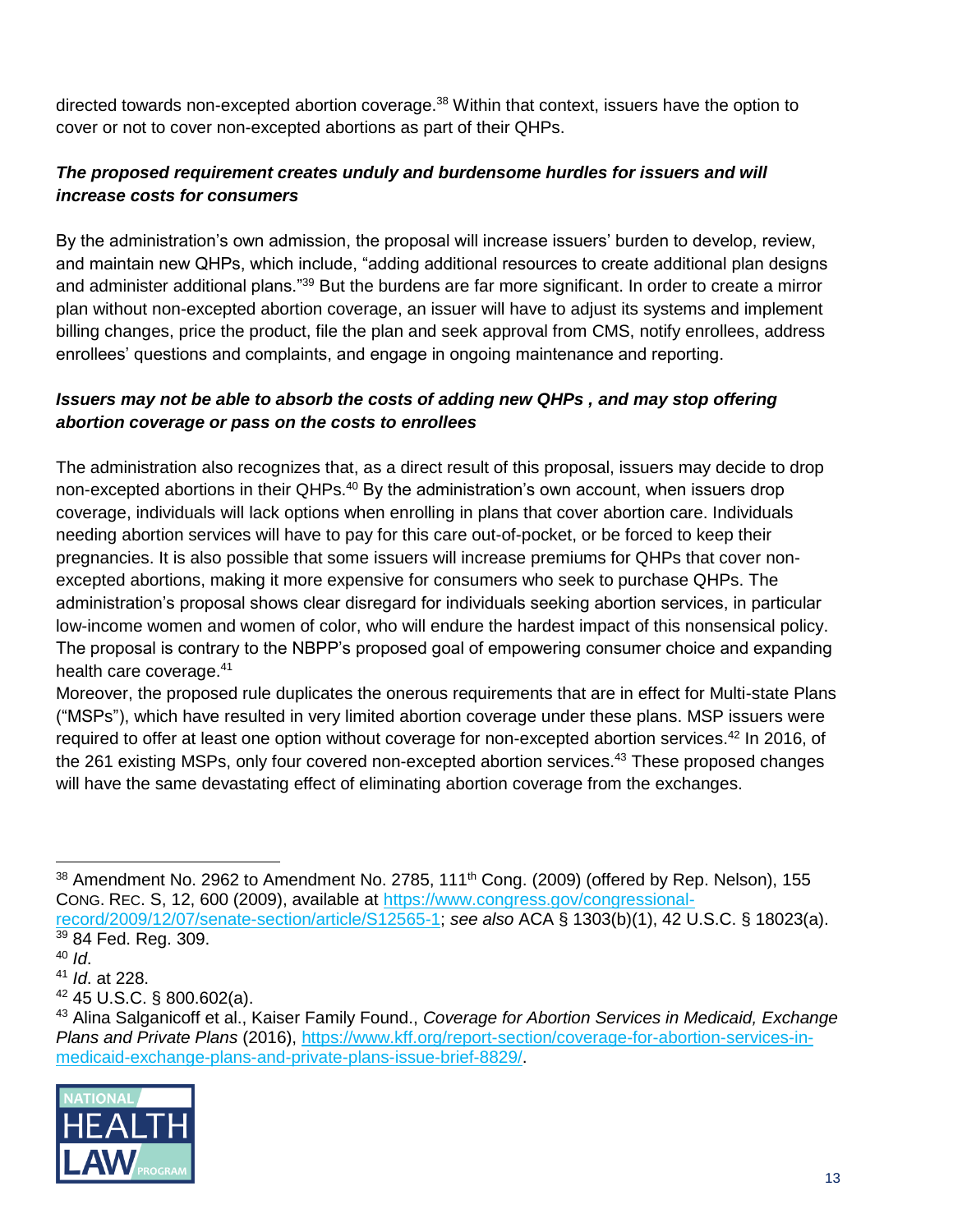# *This proposal further marginalizes the coverage and provision of abortion services and threatens the health and well-being of individuals who need abortion care*

By requiring every issuer offering a QHP that covers non-excepted abortions to offer a mirror plan with only excepted abortions, this administration is punishing issuers that want to offer the most comprehensive health services for their enrollees. Unlike any other service, the proposal singles out this safe and common medical procedure for overly burdensome restrictions.<sup>44</sup> Existing federal restrictions on insurance coverage, coupled with increasing federal and state attacks on access to abortion care, often render the constitutional right to abortion meaningless. Already, too many individuals are denied abortion coverage because of how much they earn, where they live, or how they are insured. For many, coverage for abortion care means the difference between getting the health care they need when they need it and being denied that care.

Without insurance coverage, low-income women in particular have to raise the funds to pay out of pocket for an abortion. The time that it takes to raise funds for abortion care often results in delays, which in turn increases the cost of care. In a 2014 study, the average costs to patients for first-trimester abortion care was \$461, and anywhere from \$860 to \$1,874 for second-trimester abortion care.<sup>45</sup>

These delays can result in complete denial of abortion care as some states have imposed gestational age restrictions on abortion services. The impact of such a denial can have long-term, devastating effects on a woman and her family's economic future. Many women who seek an abortion are experiencing economic hardships when they seek this care. Additionally, women who were denied abortion care were more likely to be the sole caretakers of their children in comparison to women who were able to receive the abortion care they needed.<sup>46</sup> This further demonstrates that women are making health care decisions that are best for themselves and their families. The proposed changes could very well expose many individuals and families to untenable economic circumstances. This is particularly true for women of color and LGBTQ individuals of color who disproportionately struggle with poverty.<sup>47</sup>

[https://ibisreproductivehealth.org/sites/default/files/files/publications/Brief%20OutOfPocket%20Impact.p](https://ibisreproductivehealth.org/sites/default/files/files/publications/Brief%20OutOfPocket%20Impact.pdf) [df.](https://ibisreproductivehealth.org/sites/default/files/files/publications/Brief%20OutOfPocket%20Impact.pdf)

<sup>46</sup> *Id*.

[content/uploads/2017/09/Poverty-Snapshot-Factsheet-2017.pdf.](https://nwlc-ciw49tixgw5lbab.stackpathdns.com/wp-content/uploads/2017/09/Poverty-Snapshot-Factsheet-2017.pdf) LGBTQ people of color, particularly transgender and gender nonconforming persons of color, experience high rates of poverty. Movement Advancement Project, *Paying and Unfair Price: The Financial Penalty for Being LGBT in America* 6-8 (2014), [http://www.lgbtmap.org/file/paying-an-unfair-price-condensed-report.pdf.](http://www.lgbtmap.org/file/paying-an-unfair-price-condensed-report.pdf)



<sup>44</sup> Nat'l Acad. of Sci., Eng'g and Med., *The Safety and Quality of Abortion Care in the United States*, (Mar. 16, 2018), [http://www.nationalacademies.org/hmd/Reports/2018/the-safety-and-quality-of](http://www.nationalacademies.org/hmd/Reports/2018/the-safety-and-quality-of-abortion-care-in-the-united-states.aspx)[abortion-care-in-the-united-states.aspx](http://www.nationalacademies.org/hmd/Reports/2018/the-safety-and-quality-of-abortion-care-in-the-united-states.aspx) (finding that abortion in all forms is a safe and effective form of health care).

<sup>45</sup> *See* All Above All & Ibis Repro. Health, *The Impact of Out-of-Pocket Costs on Abortion Care Access* (2016),

 $47$  In 2016, women in all racial and ethnic groups were more likely than their white, non-Hispanic male peers to live in poverty. Kayla Patrick, Nat'l Women's Law Ctr., *Nat'l Snapshot: Poverty Among Women & Families*, *2016* 1 (2017), [https://nwlc-ciw49tixgw5lbab.stackpathdns.com/wp-](https://nwlc-ciw49tixgw5lbab.stackpathdns.com/wp-content/uploads/2017/09/Poverty-Snapshot-Factsheet-2017.pdf)